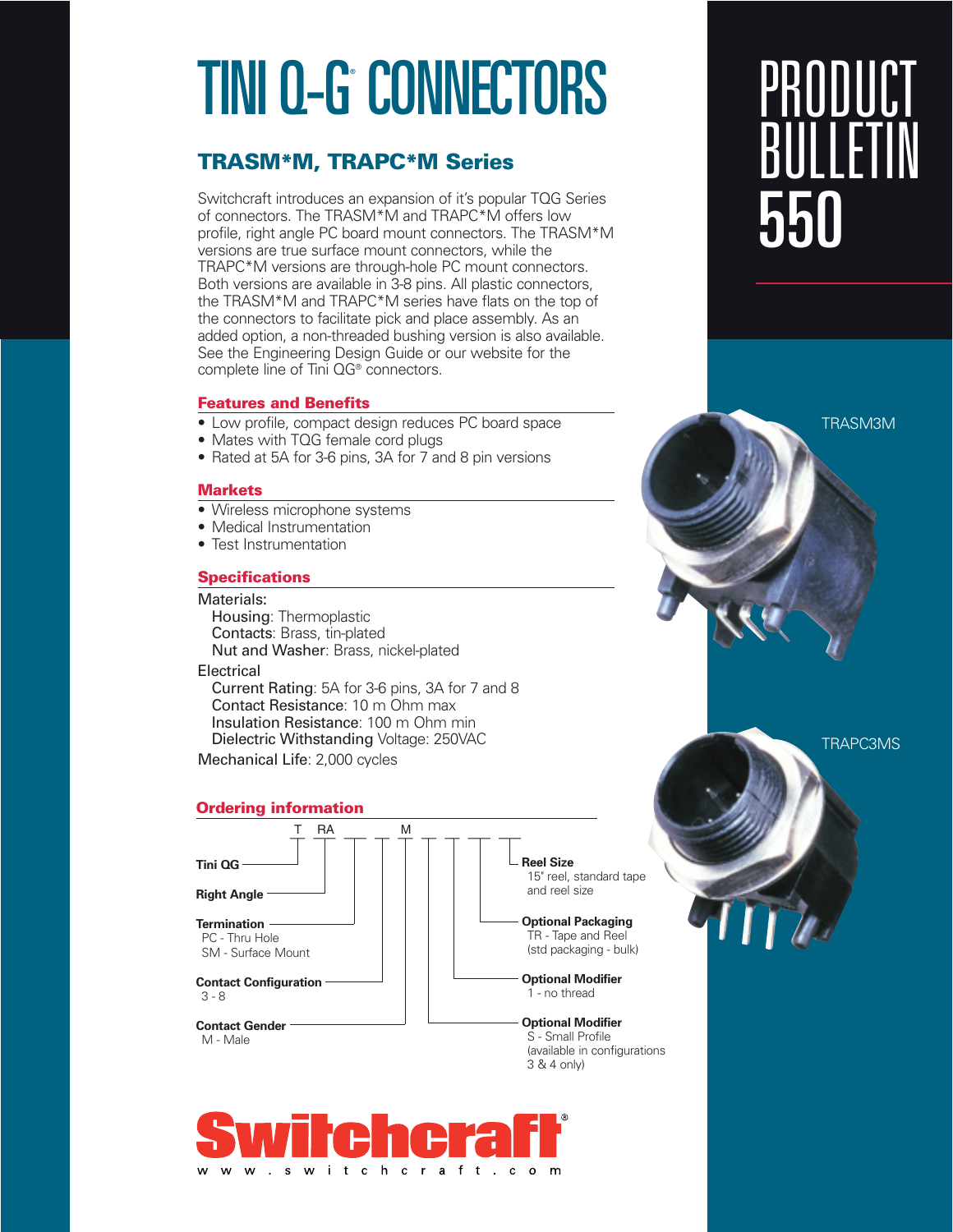## **2 TINI Q-G® CONNECTORS PRODUCT BULLETIN 550**

### **TRASM\*M, TRAPC\*M Series**



Notes:

- 1. Threaded connectors supplied with hex nut and washer
- 2. Dimensions are in [mm]

inch

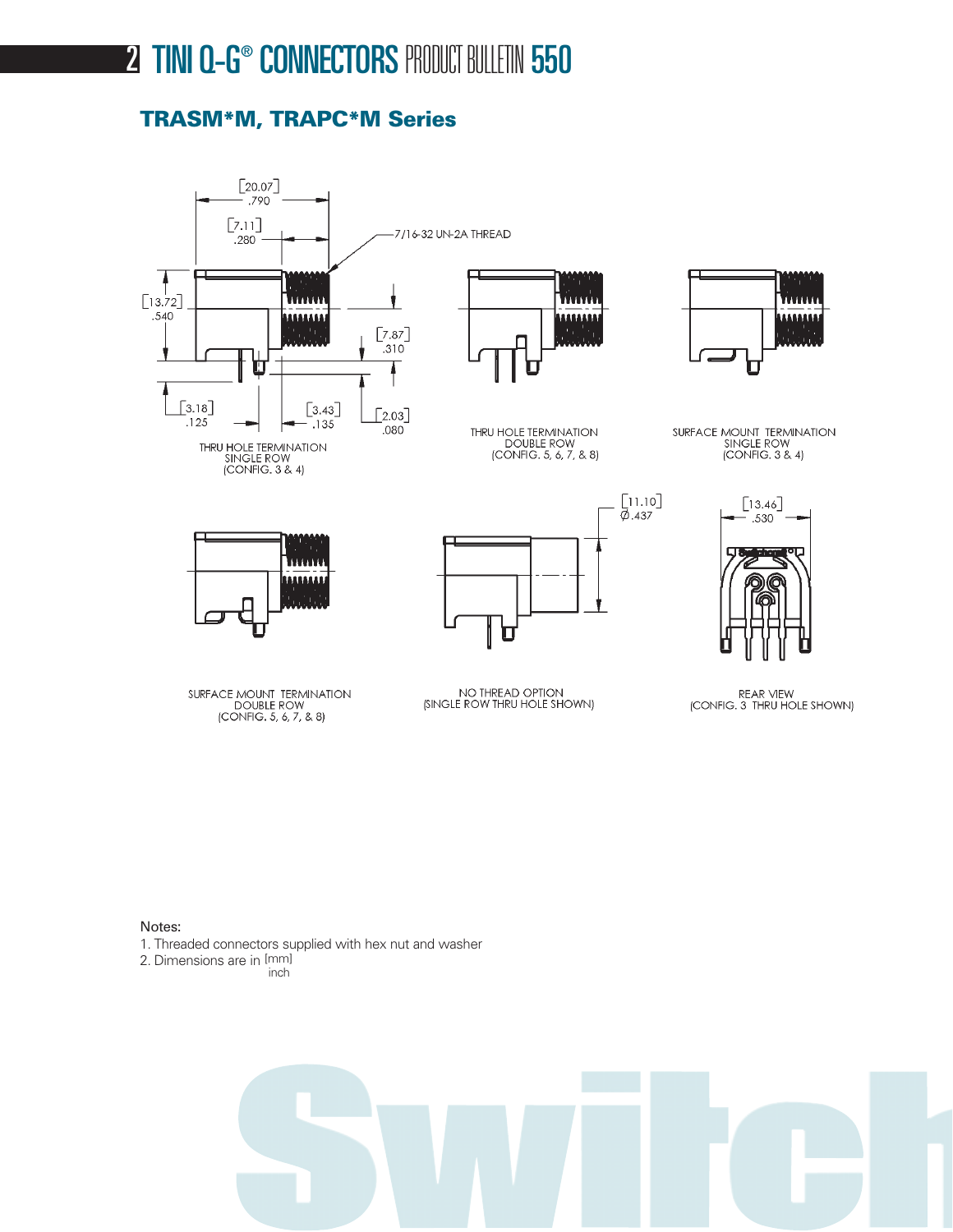## TINI Q-G® CONNECTORS 3





SMALL PROFILE<br>SURFACE MOUNT TERMINATION



SMALL PROFILE<br>NO THREAD OPTION<br>(THRU HOLE SHOWN)



REAR VIEW<br>(CONFIG. 3 THRU HOLE SHOWN)



5555 North Elston Avenue / Chicago, IL 60630 Phone: 773-792-2700 / Fax: 773-792-2129